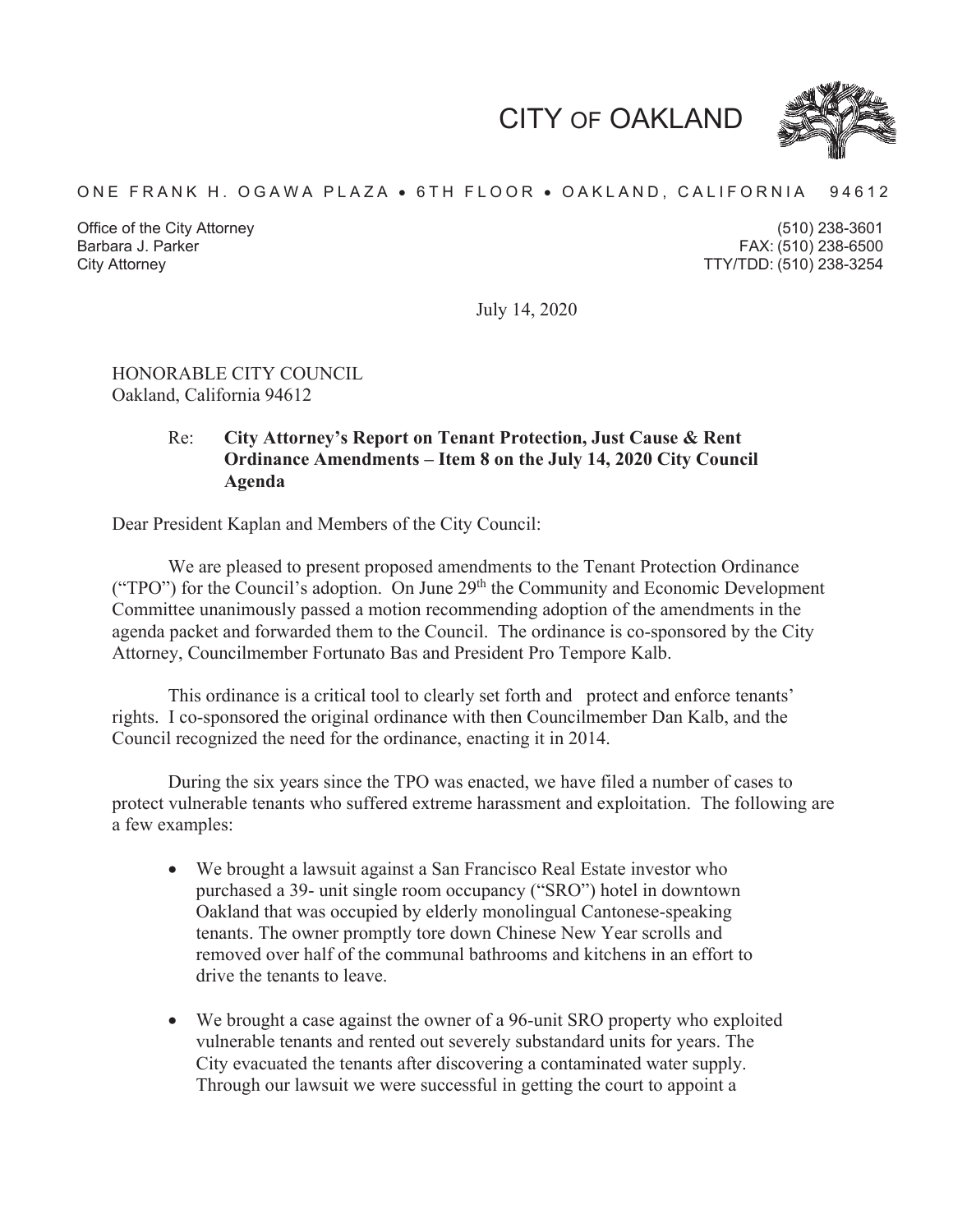President Kaplan and Members of the City Council

Re: **City Attorney's Report on Tenant Protection, Just Cause & Rent Ordinance Amendments – Item 8 on the July 14, 2020 City Council Agenda** 

July 14, 2020 Page 2

> receiver. Ultimately, the building was sold and is now will be affordable housing for the next 50+ years.

- We brought an action against an investor who purchased a single-family-home in Adams Point occupied by a senior African-American tenant who had lived there for over two decades with his son. The investor promptly cut off the utilities, changed the locks, threatened the tenant with physical harm, and then demolished the unit in the middle of an eviction lawsuit.
- We brought an action against a group of investors who continue to re-rent out unsafe, substandard properties even after the properties have been red-tagged by the City and tenants have been removed due to unsafe conditions.

The TPO is even more important each day as rents have skyrocketed in our great City and as the COVID-19 pandemic has brought our lives to a screeching halt, shutting down our schools, playgrounds, and businesses, and costing many people their livelihoods and their lives.

To those who would argue that this is not the time to provide tenants with additional protections, I would say this is indeed the time. Tenant harassment is on the rise as some landlords turn to unlawful harassment to drive tenants out during this time when the courts are not processing eviction actions.

In May, my Office filed an emergency Tenant Protection lawsuit against investors who, under the guise of a fraudulent red tag that was posted on the building, removed all of their tenants' belongings and changed the locks. For over a week, the tenants could not access their belongings and many slept on the floor. One of the investors threatened that if the tenants wanted to live "with no windows and no doors and no toilets…that's on them."

In the last two months, we have intervened in a dozen cases involving utility shutoffs, illegal lockouts, unlawful entries, removal of tenants' belongings, and other, sometimes violent efforts to oust tenants from their homes.

We all love Oakland because of the diversity of our residents in terms of race, incomes, and professions. The TPO helps to preserve the Oakland we cherish. When tenants are displaced, they may need to move out of Oakland to locate affordable rental property, or, they may become homeless, shattering their families, disrupting their lives and exacerbating our homelessness crisis. We are painfully aware that due to systemic racism and the long history of legalized discrimination against African Americans, Black people are disproportionately represented among the housing insecure and the homeless. and the percentage of African American residents in Oakland has plummeted over the years. Again, TPO is an important tool to protect tenants from those landlords who harass and illegally attempt to evict them. I enjoy visiting San Francisco but I don't want Oakland's demographics to become like San Francisco's.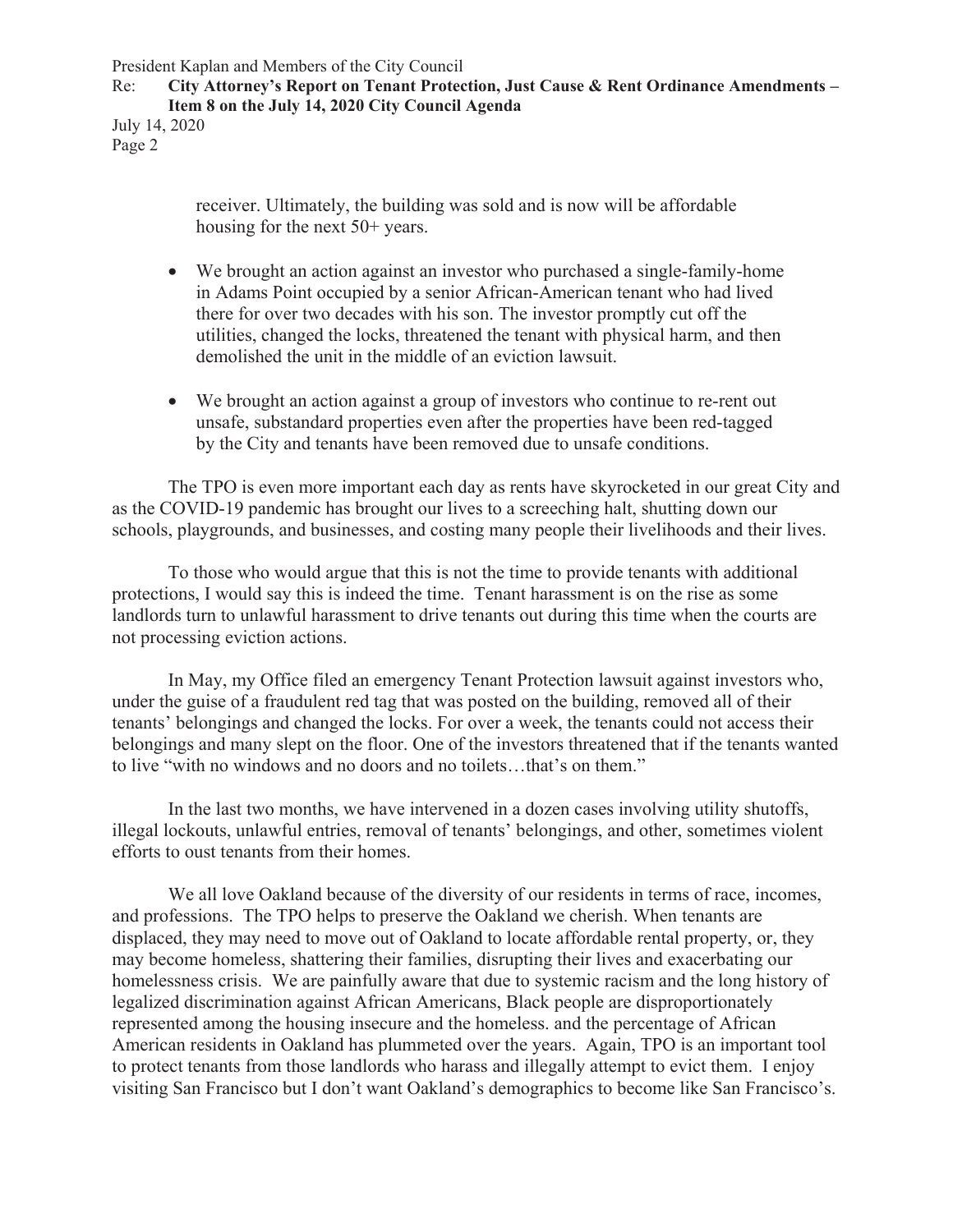President Kaplan and Members of the City Council

#### Re: **City Attorney's Report on Tenant Protection, Just Cause & Rent Ordinance Amendments – Item 8 on the July 14, 2020 City Council Agenda**

July 14, 2020 Page 3

The TPO also has been instrumental in protecting Latino and Asian tenants, some of whom do not speak English, or are undocumented and thus vulnerable to harassing behavior.

To be clear the amendments address three categories of issues:

- (1) the amendments conform our ordinances with recent changes in state law;
- (2) the amendments clarify and strengthen the City Attorney's enforcement powers; and
- (3) the amendments clarify the TPO in terms of the applicable requirements and tenants' rights and add certain protections that are needed in light of the issues that have been identified since the Council adopted the TPO in 2014.

Many emails have stated that there are 65 amendments. This is misleading because many of the amendments merely clarify existing language.

Also, representatives of my Office and the co-sponsors met with East Bay Rental Housing Association, the Jobs & Housing Coalition, and Bridge Housing, and exchanged emails and phone calls with other interested parties including EBHO, Mercy Housing, the Oakland Tenant's Union, and ACCE. We also worked with tenant advocates and affordable housing providers.

Lastly, Oakland residents have overwhelmingly expressed their desire to increase protection for tenants. Seventy-five percent (75%) of the respondents to Oakland's 2018 Budget Priorities Survey considered homelessness or housing one of the top two issues they wanted the City to address in the Council's Biennial Budget for Fiscal Years 2019-2020; Seventy-one percent (71%) believed addressing housing displacement among African American, Latino, Asian and other people of color is extremely important or very important.

I thank Councilmember Fortunato Bas and President Pro Tempore Kalb for cosponsoring the TPO amendments with me. And I thank Supervising Deputy City Attorney Laura Lane and Deputy City Attorneys Kent Qian and Oliver Luby for their tireless work on the ordinance.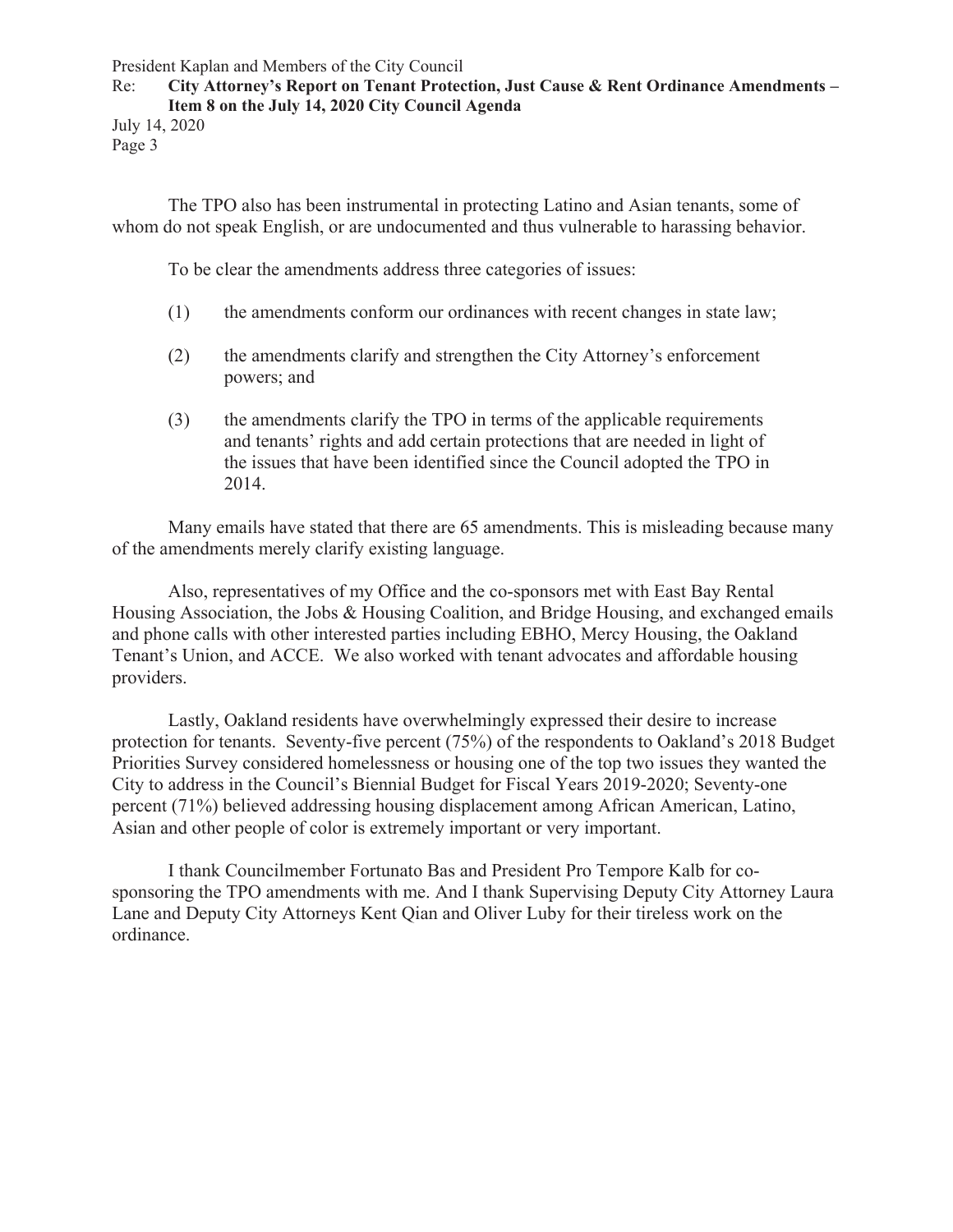President Kaplan and Members of the City Council

Re: **City Attorney's Report on Tenant Protection, Just Cause & Rent Ordinance Amendments – Item 8 on the July 14, 2020 City Council Agenda**  July 14, 2020

Page 4

After their opening framing remarks, Supervising Attorney Laura Lane will walk us through the amendments. The power point presentation outlining the amendments is attached to this report.

Very truly yours,

Paker Inbara

BARBARA J. PARKER BARBARAJ. City Attorney

Attachment: Power Point Presentation

2952929v2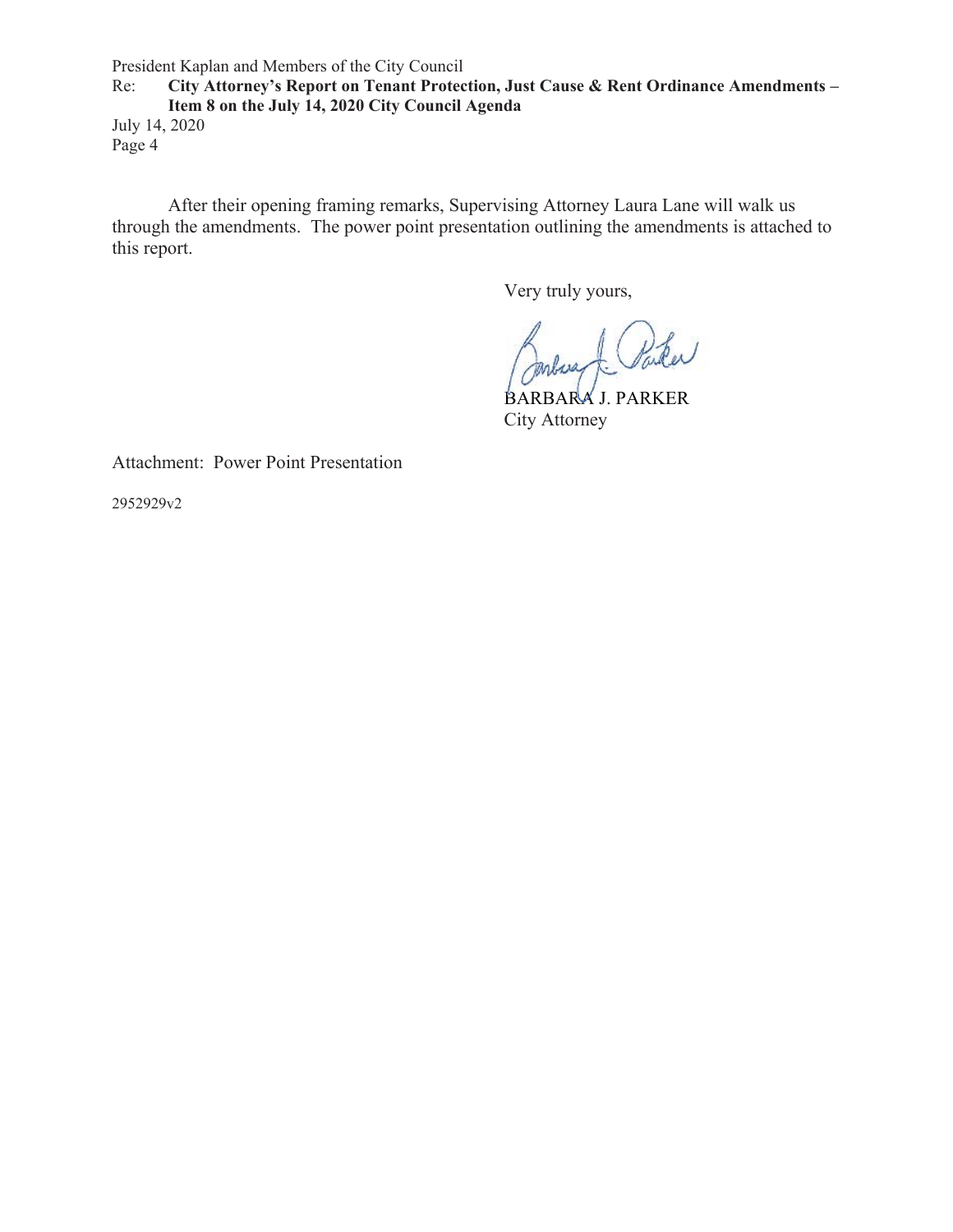

# Tenant Protection, Just Cause, and Rent Ordinance Amendments

SPONSORED BY CITY ATTORNEY BARBARA J. PARKER, AND COUNCILMEMBERS DAN KALB AND NIKKI FORTUNATO BAS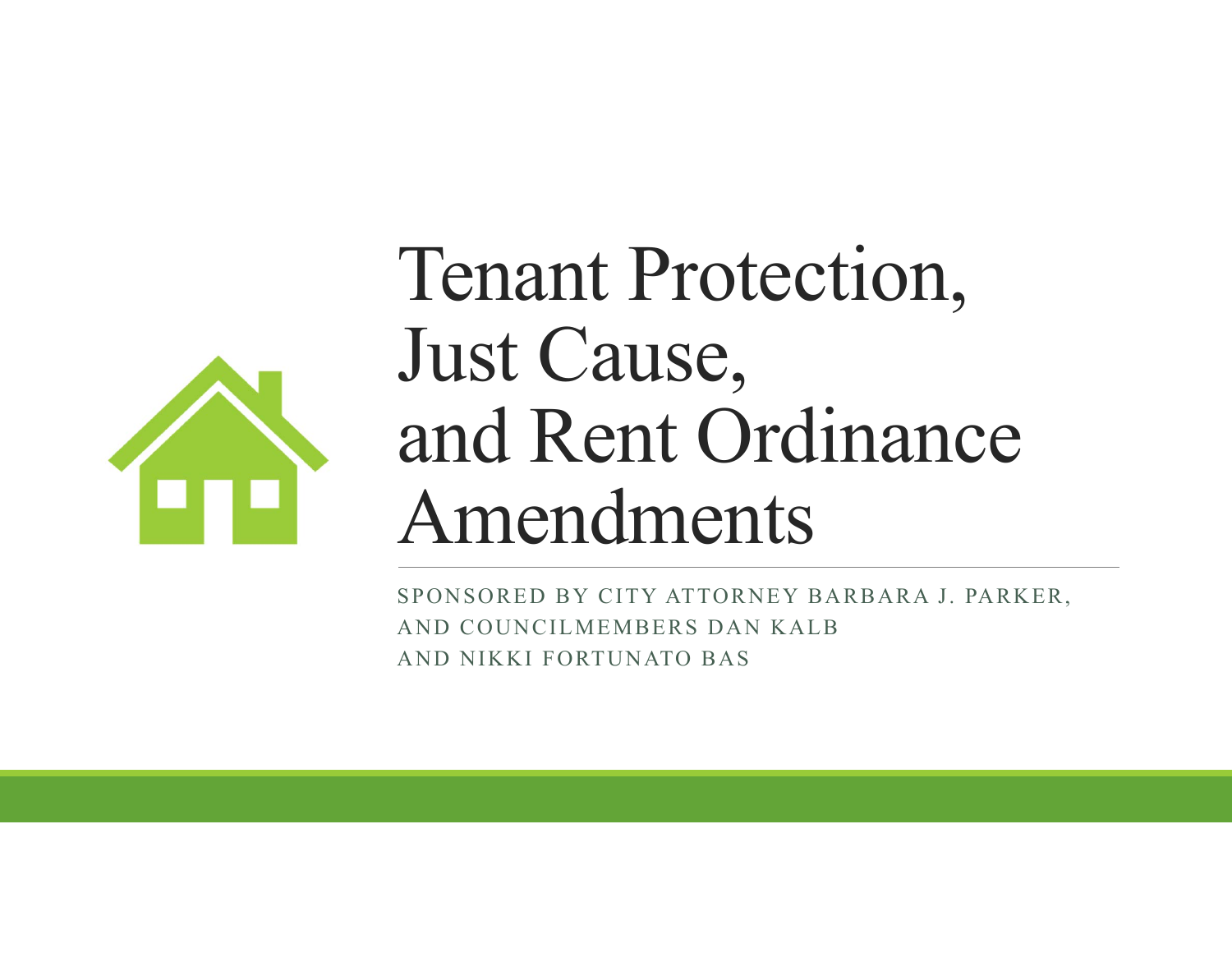#### Purpose of Amendments



Expand the protection of the TPO



Provide enhanced protections for vulnerable populations



Improve enforcement mechanisms



Conform to state law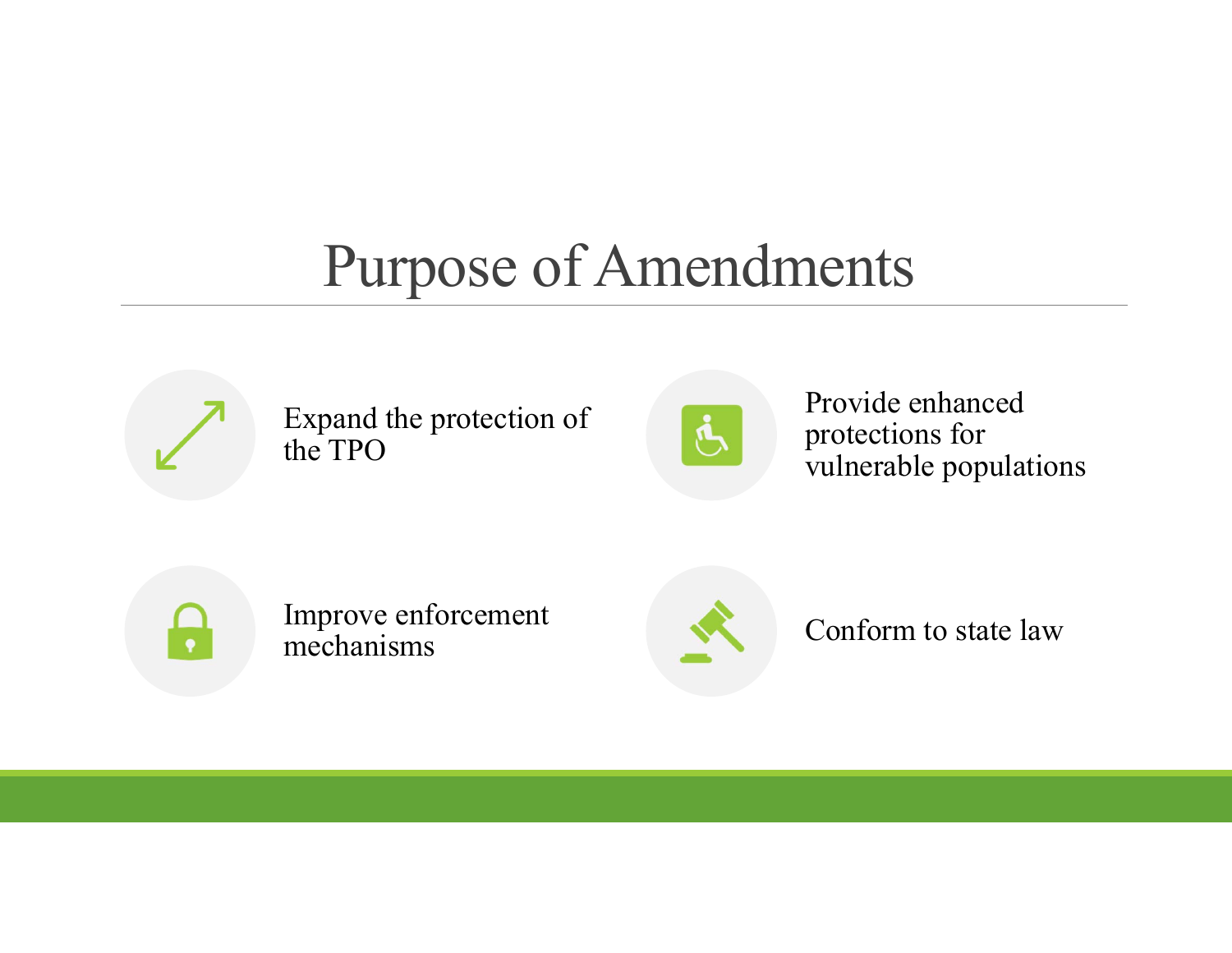## Elimination of Exemptions





Non-profit housing Newly constructed rental units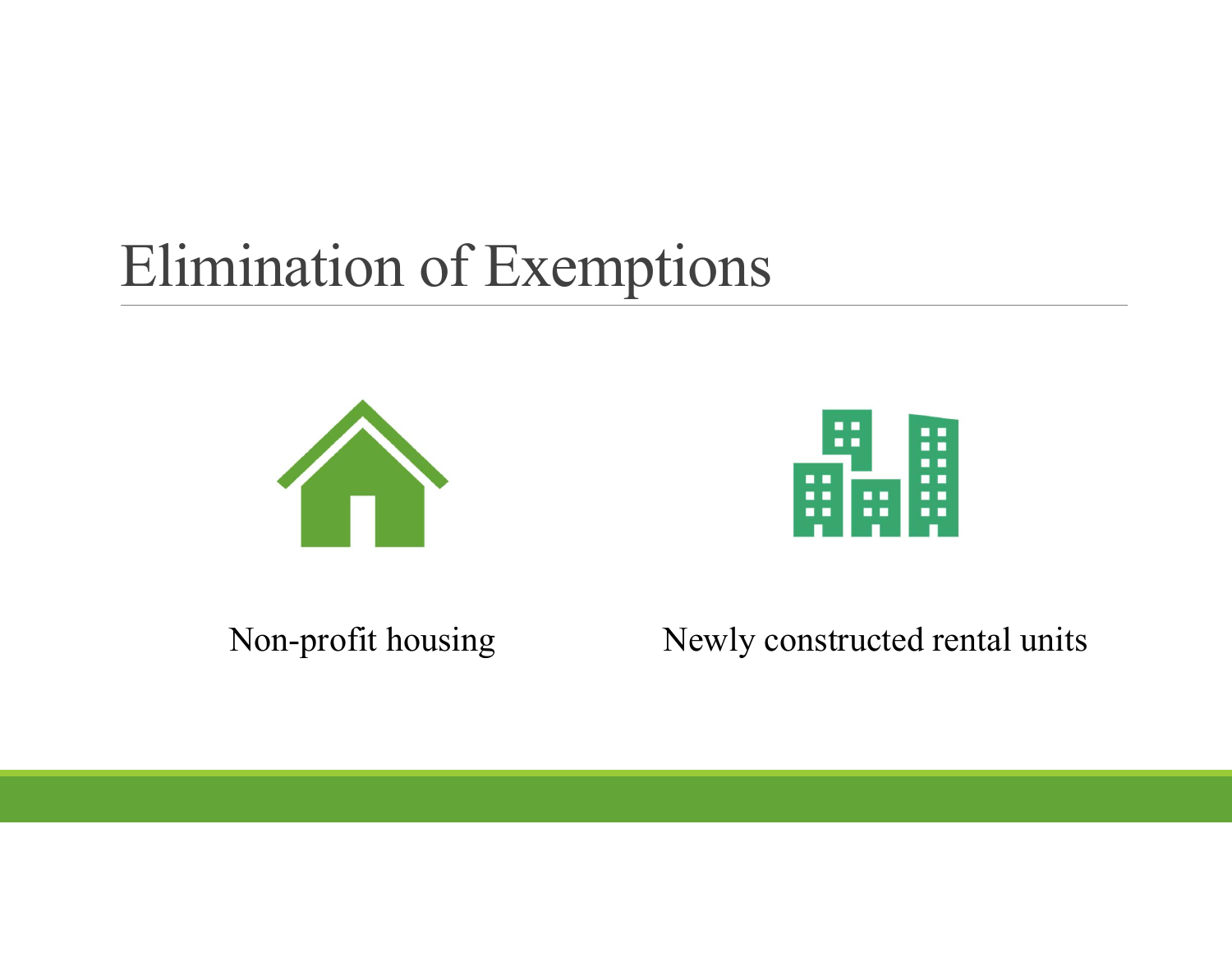### Conduct Prohibited by State Law

- Illegal Lockouts
- Utility Shut-offs
- Discrimination
- Elder Financial Abuse
- Fraud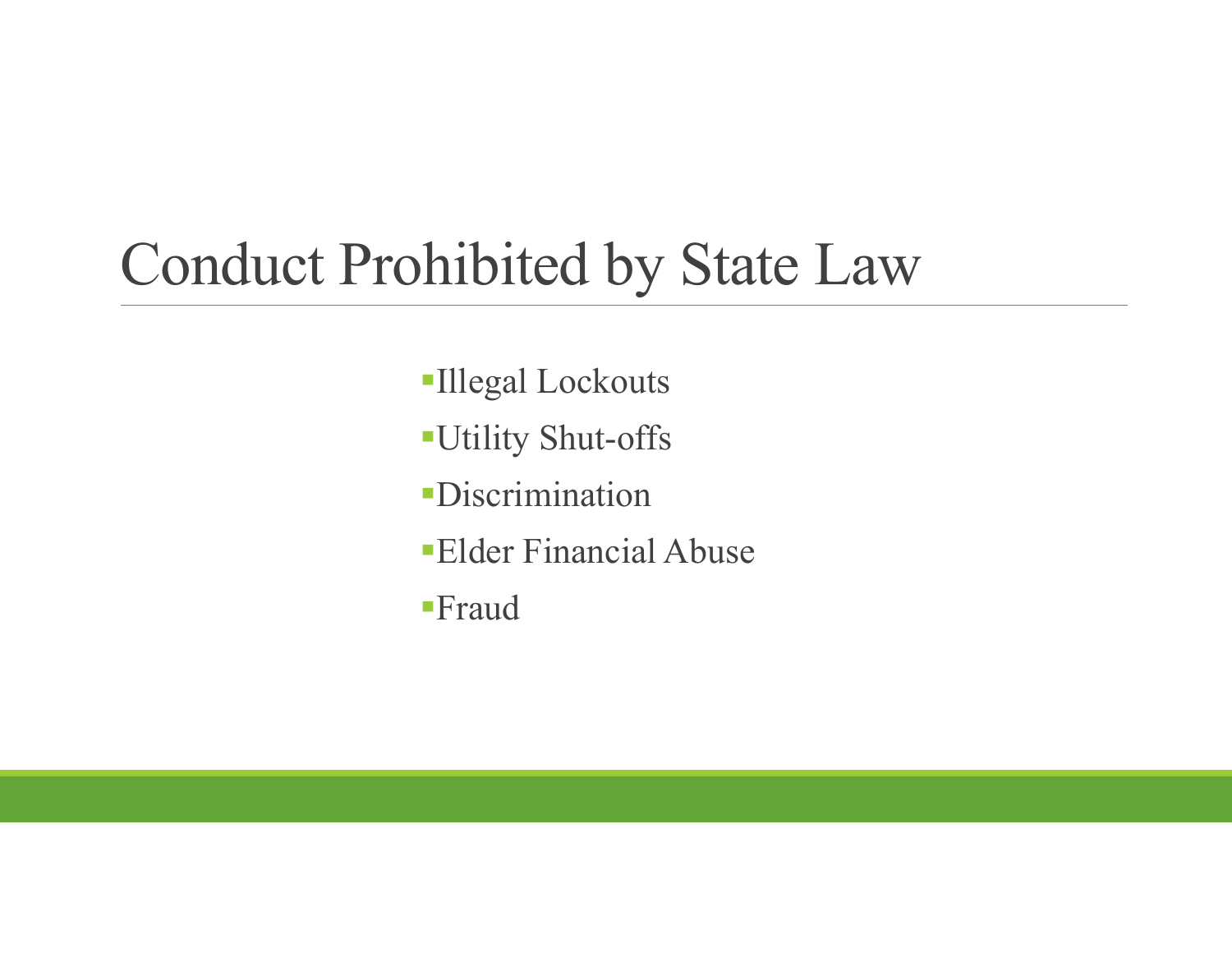

### Invasion of Privacy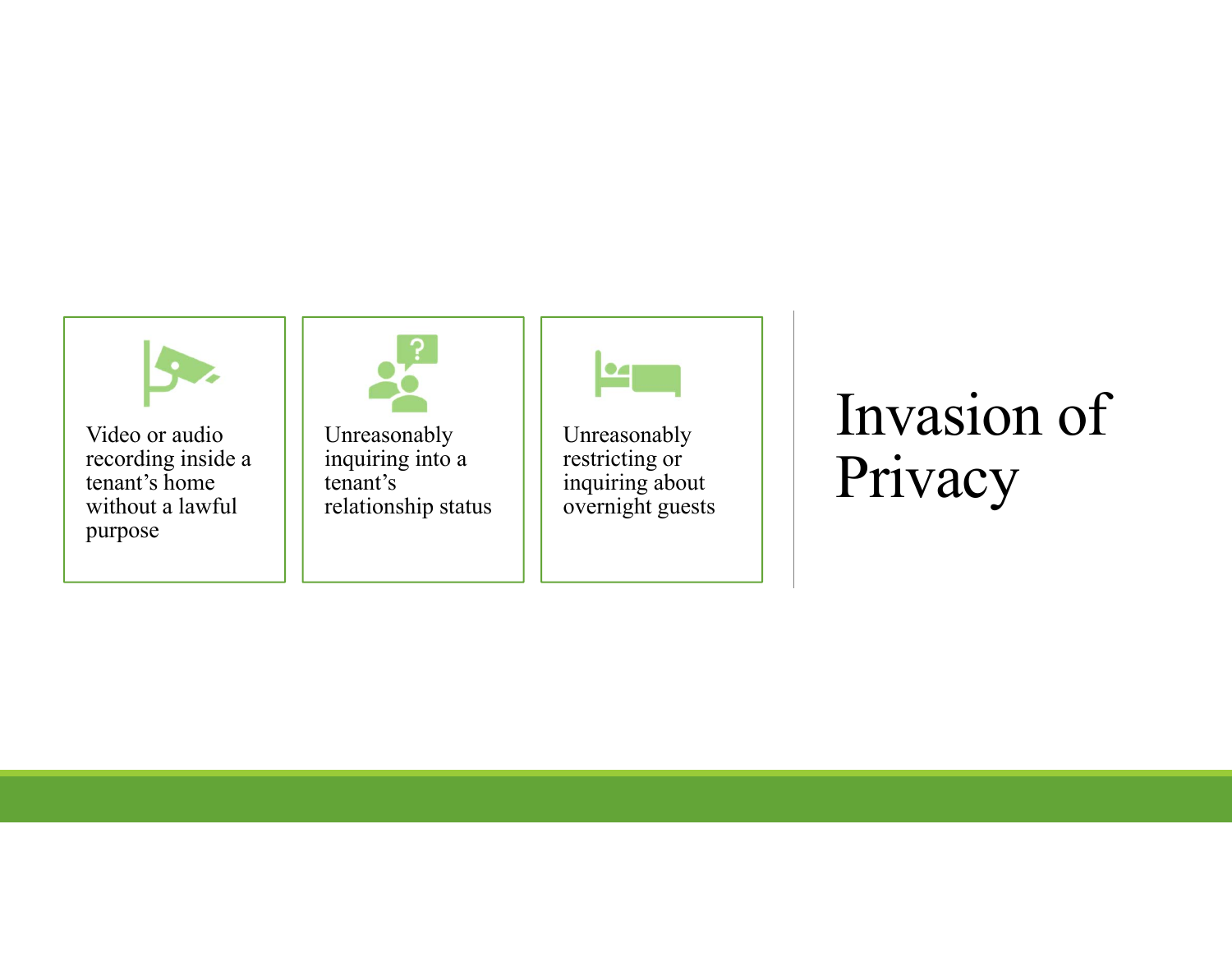#### Unilateral Changes to Terms of Tenancy

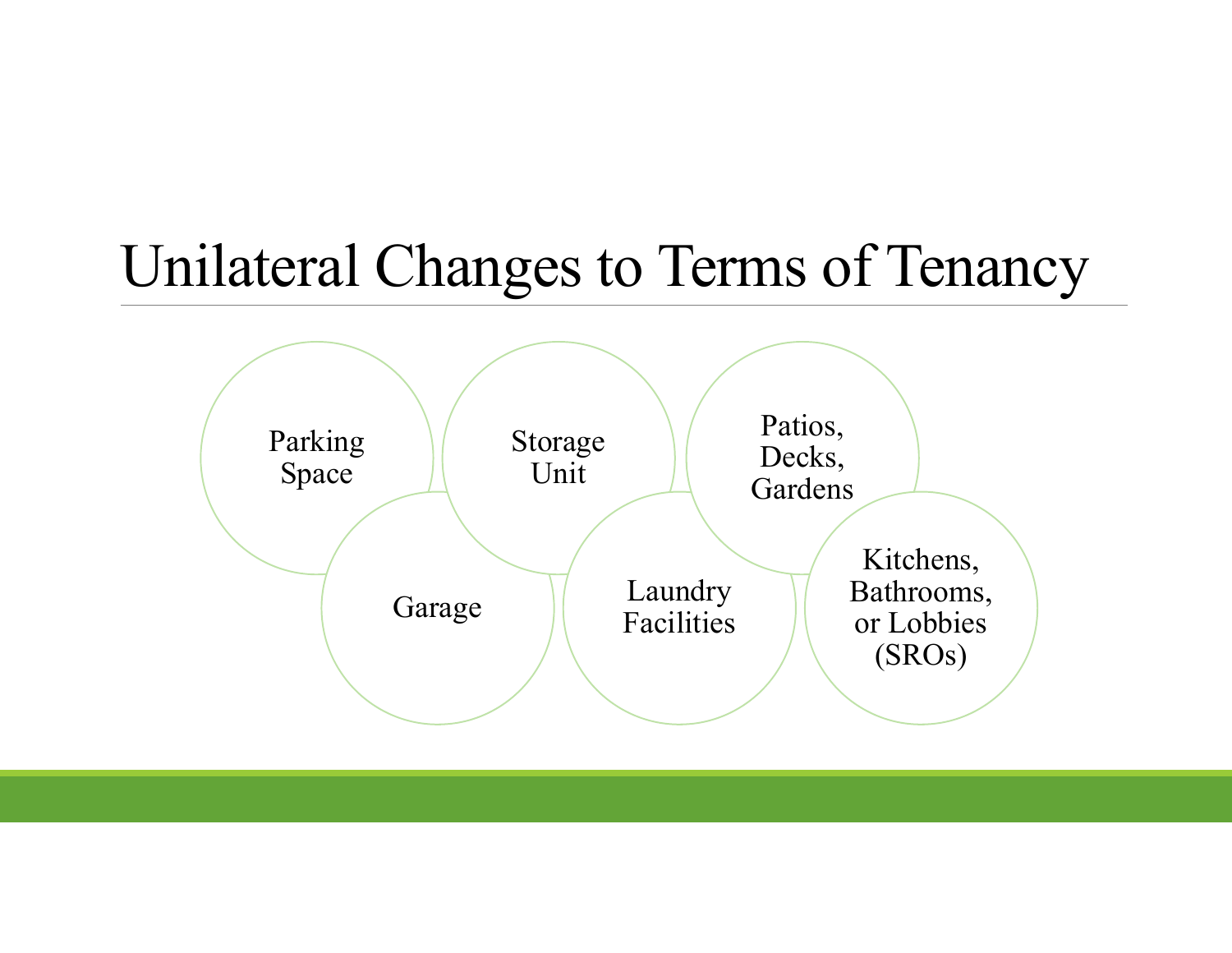### Increased Minimum Damages







\$2,000 for elderly or disabled tenants

\$2,500 for catastrophically ill tenants

\$2,000 minimum damages for threatening to report a tenant to an immigration authority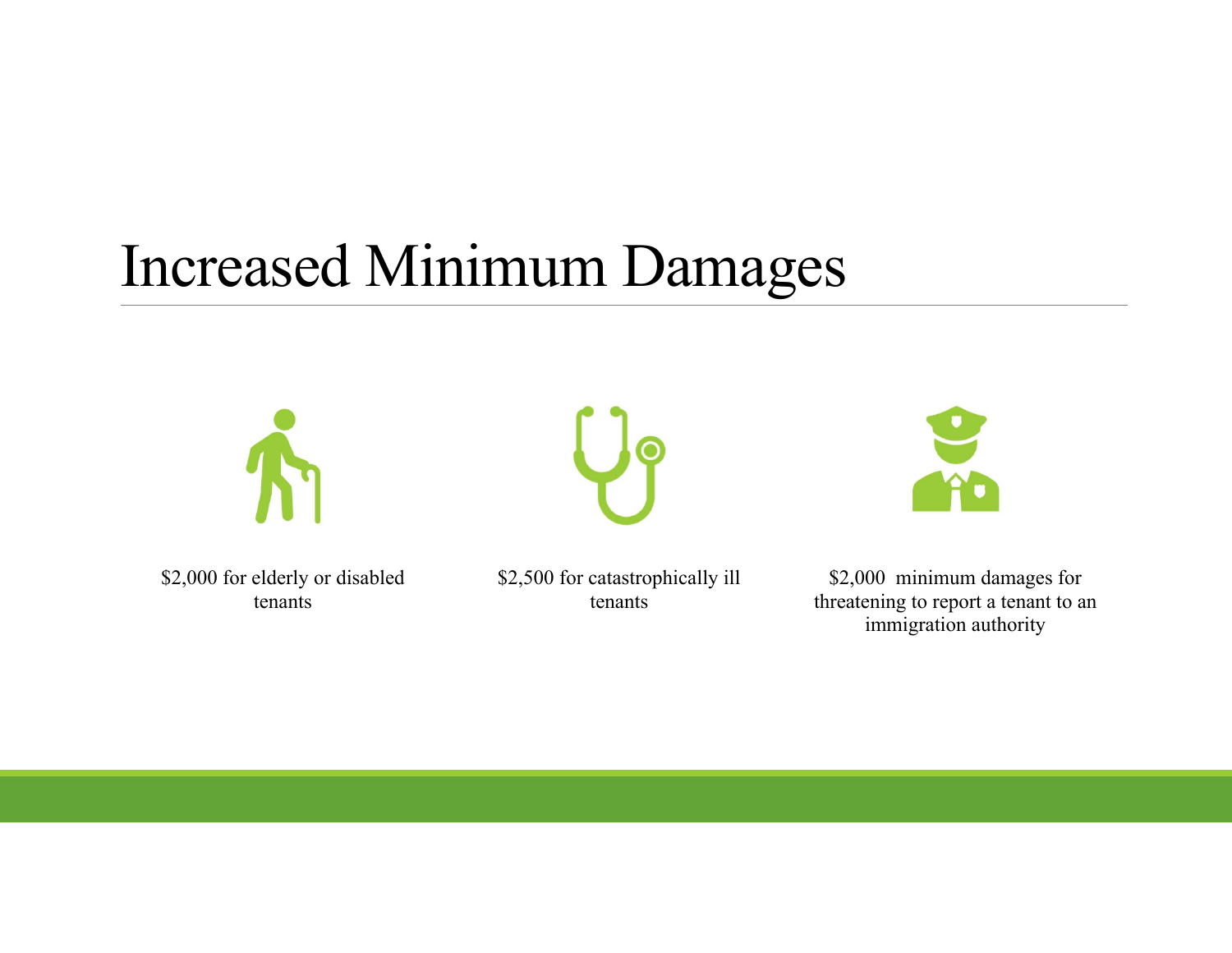

### Civil Penalties

• Court may impose civil penalties of up to \$1,000 per day for each violation of the ordinance if there is a pattern and practice.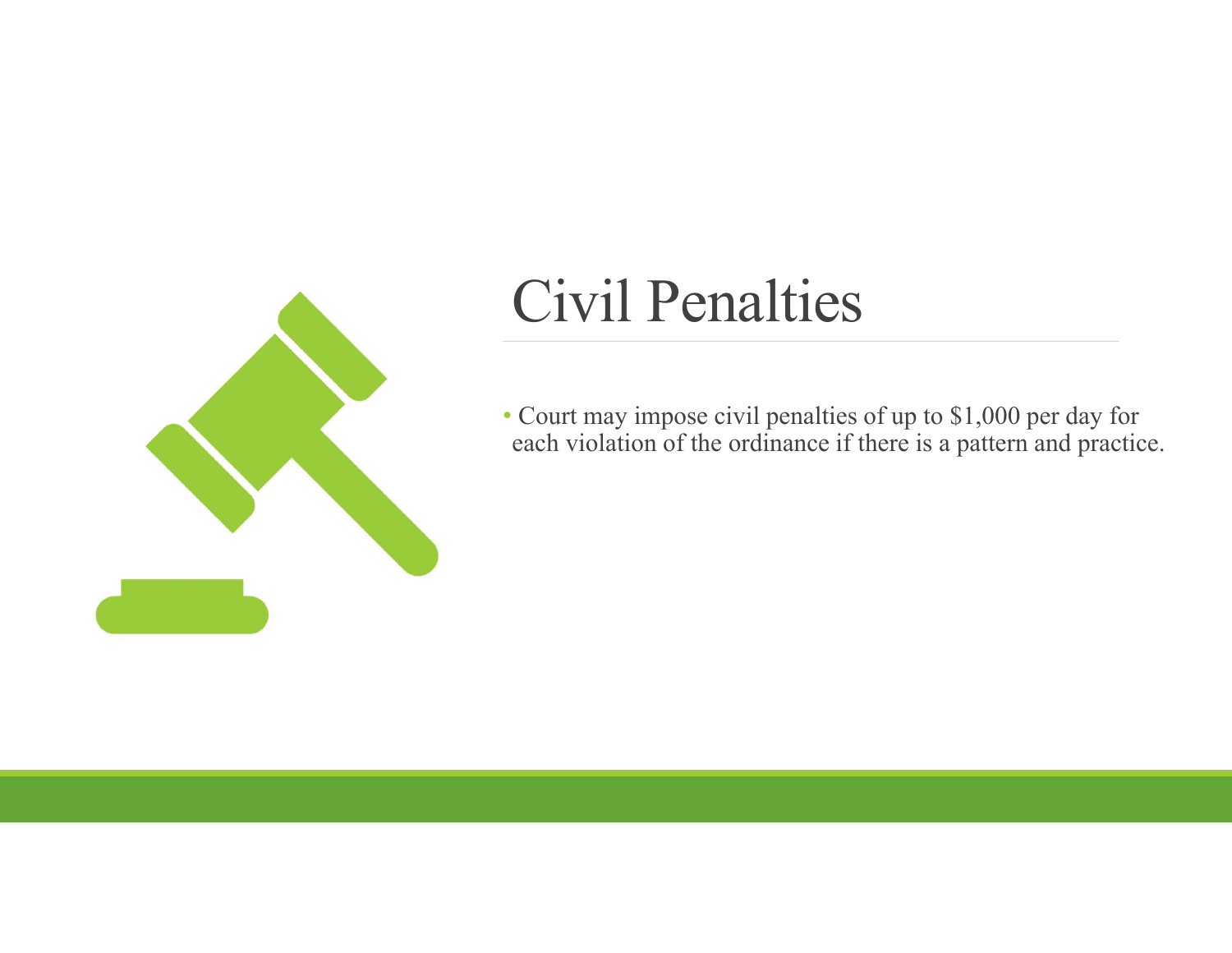#### Roommates and Additional Occupants



No eviction for adding occupants if Landlord unreasonably refused tenant's written request.



Landlord may petition for 5% rent increase for each additional occupant.

$$
\underbrace{\qquad \qquad }
$$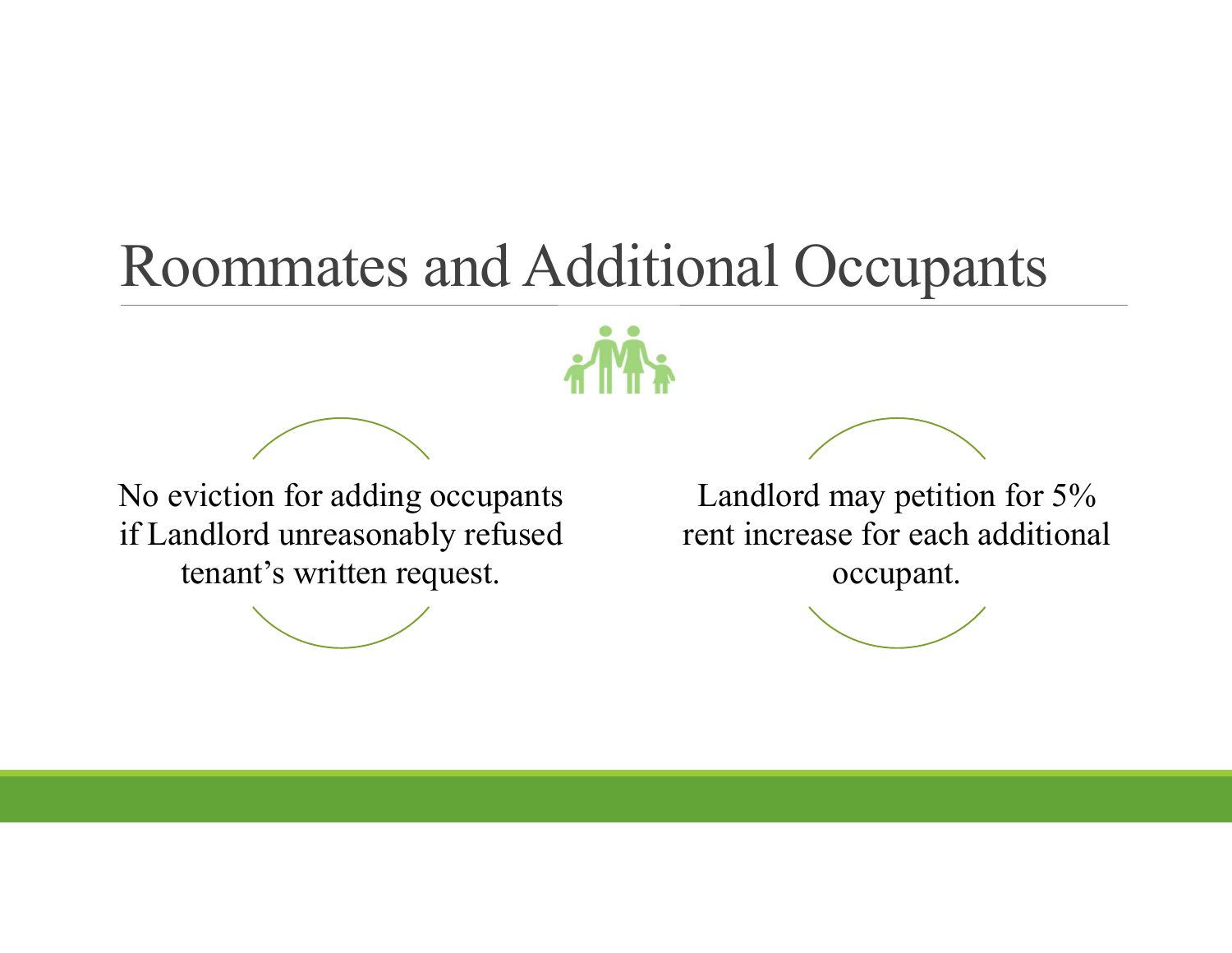#### Late Fees



•Maximum late fee is 5% of the total monthly rent up to a maximum of \$50.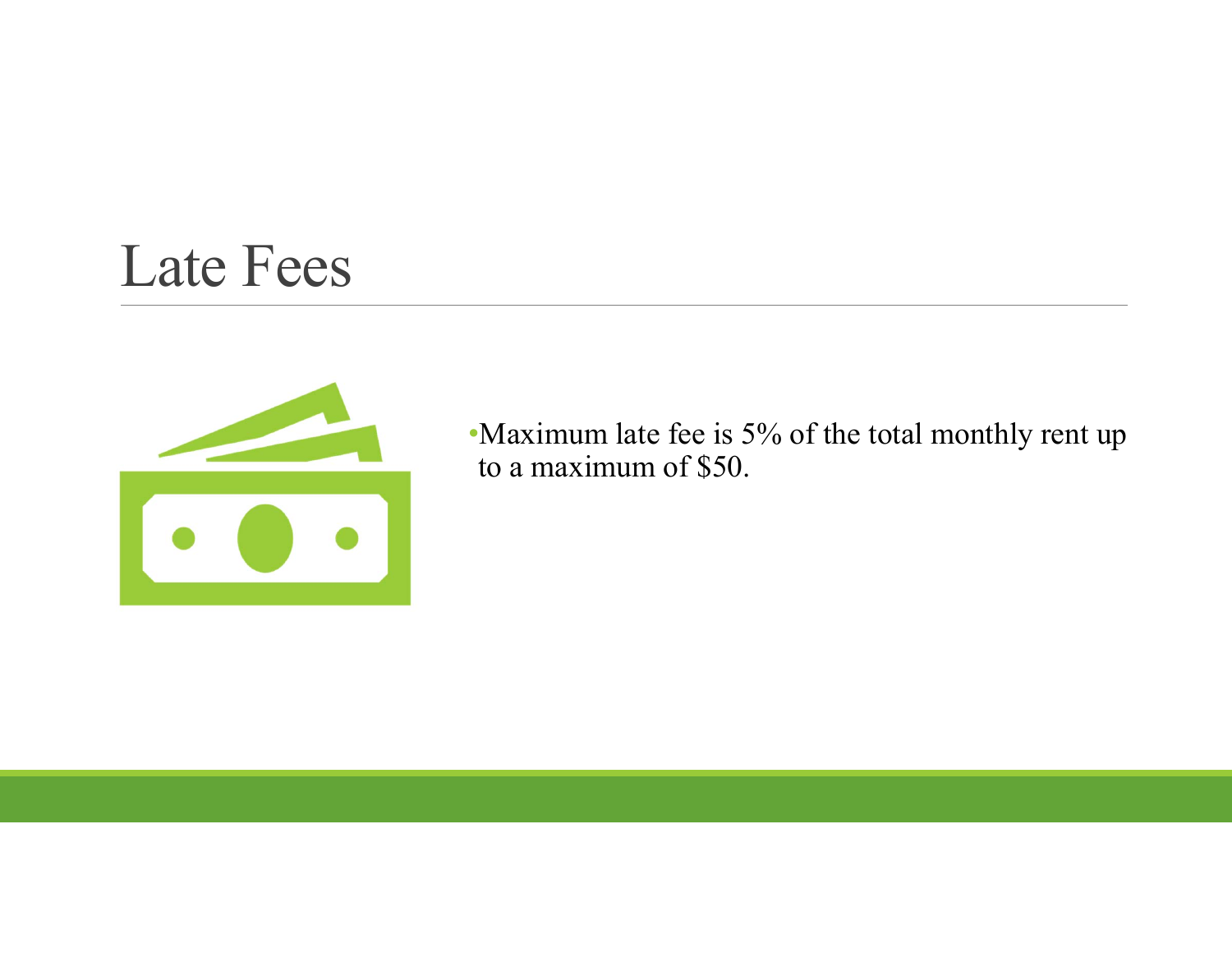#### Conformance to State Law

• Maximum rent increase is 10% or amount permitted for units subject to California Civil Code 1947.12, whichever is lower*.*

• Failure to pay required relocation benefits is a defense to eviction.